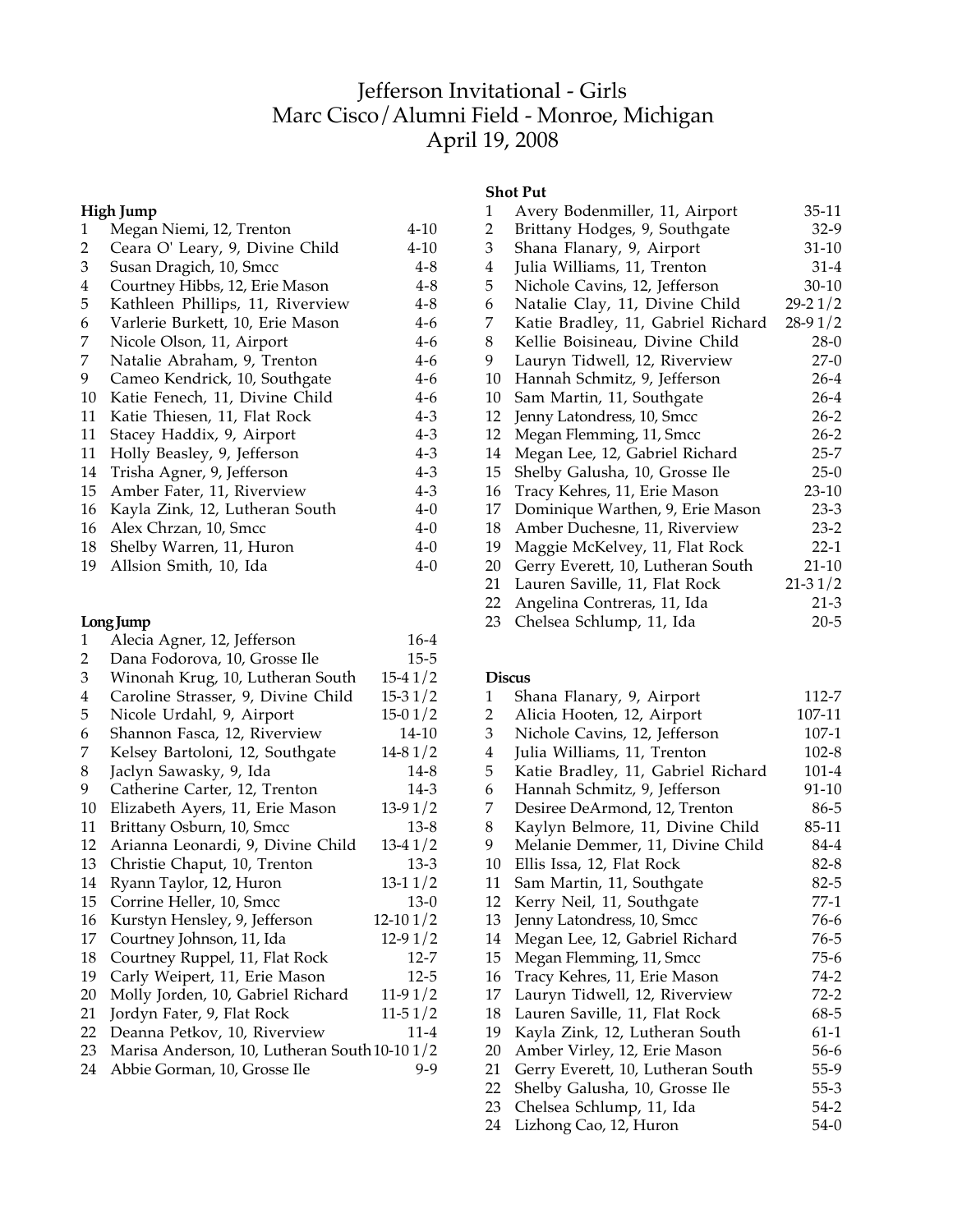|  | 25 Amber Duchesne, 11, Riverview |  |  | 48-1 |
|--|----------------------------------|--|--|------|
|--|----------------------------------|--|--|------|

**3200m Relay**

| 1  | Smcc (Chelsea Savage, Julia Shah,  |         |
|----|------------------------------------|---------|
|    | Jenna Stumpmier, Shannon Monnette) | 10:08.2 |
| 2  | <b>Jefferson</b>                   | 10:09.2 |
| 3  | Erie Mason                         | 10:20.5 |
| 4  | Divine Child                       | 10:21.5 |
| 5  | Ida                                | 10:26.2 |
| 6  | Southgate                          | 10:27.9 |
| 7  | Airport                            | 10:29.7 |
| 8  | Trenton                            | 10:30.3 |
| 9  | Grosse Ile                         | 11:18.1 |
| 10 | Riverview                          | 11:02.6 |
| 11 | Lutheran South                     | 11:46.7 |
| 12 | Flat Rock                          | 11:50.3 |
| 13 | Gabriel Richard                    | 11:53.1 |

# **100m High Hurdles**

|                         | Round 1, Heat 1                  |       |
|-------------------------|----------------------------------|-------|
| $\mathbf{1}$            | Amber Fater, 11, Riverview       | 16.8q |
| 2                       | Holly Beasley, 9, Jefferson      | 18.2q |
| 3                       | Chaz Jablonski, 12, Erie Mason   | 18.8q |
| $\overline{4}$          | Deanna Cathey, 12, Trenton       | 18.9q |
| 5                       | Kelly Ryder, 11, Smcc            | 19.4q |
| 6                       | Lauren Lewis, 12, Divine Child   | 20.7q |
| 7                       | Ruth Brown, 10, Ida              | 21.5  |
|                         | Round 1, Heat 2                  |       |
| 1                       | Alicia Hooten, 12, Airport       | 17.3q |
| $\overline{2}$          | Shannon Fasca, 12, Riverview     | 17.7q |
| 3                       | Courtney Ruppel, 11, Flat Rock   | 18.4q |
| $\overline{\mathbf{4}}$ | Lauren Baker, 10, Divine Child   | 19.1q |
| 5                       | Haily Orr, Trenton               | 19.5q |
| 6                       | St. Charles, 9, Southgate        | 21.8  |
| 7                       | Devyn Porath, 9, Gabriel Richard | 23.2  |
|                         | Round 1, Heat 3                  |       |
| $\mathbf{1}$            | Shauna Harmon, 12, Erie Mason    | 18.1q |
| $\overline{c}$          | Rebecca Kapolnak, 11, Smcc       | 18.3q |
| 3                       | Shana Flanary, 9, Airport        | 18.8q |
| $\overline{\mathbf{4}}$ | Kelsey Haener, 9, Jefferson      | 19.7q |
| 5                       | Jordyn Fater, 9, Flat Rock       | 19.9q |
| 6                       | Fortener, 9, Southgate           | 21.1  |
| 7                       | Allie Gee, 9, Gabriel Richard    | 24.3  |
|                         | Round 2, Heat 1                  |       |
| $\mathbf{1}$            | Amber Fater, 11, Riverview       | 16.9q |
| $\overline{c}$          | Shauna Harmon, 12, Erie Mason    | 17.5q |
| 3                       | Lauren Baker, 10, Divine Child   | 18.3q |
| 4                       | Chaz Jablonski, 12, Erie Mason   | 18.4q |
| 5                       | Deanna Cathey, 12, Trenton       | 19.0  |
| 6                       | Jordyn Fater, 9, Flat Rock       | 19.8  |
| 7                       | Kelly Ryder, 11, Smcc            | 19.9  |
| 8                       | Kelsey Haener, 9, Jefferson      | 20.7  |
|                         | Round 2, Heat 2                  |       |
| 1                       | Alicia Hooten, 12, Airport       | 17.6q |
| $\overline{2}$          | Shannon Fasca, 12, Riverview     | 17.6q |

| 3     | Shana Flanary, 9, Airport      | 18.1q |
|-------|--------------------------------|-------|
| 4     | Rebecca Kapolnak, 11, Smcc     | 18.4q |
| 5     | Courtney Ruppel, 11, Flat Rock | 18.6  |
| 6     | Holly Beasley, 9, Jefferson    | 18.8  |
| 7     | Lauren Lewis, 12, Divine Child | 20.4  |
| 8     | Haily Orr, Trenton             | 22.1  |
| Final |                                |       |
| 1     | Amber Fater, 11, Riverview     | 16.6  |
| 2     | Alicia Hooten, 12, Airport     | 17.0  |
| 3     | Shauna Harmon, 12, Erie Mason  | 17.0  |
| 4     | Shannon Fasca, 12, Riverview   | 17.8  |
| 5     | Shana Flanary, 9, Airport      | 18.1  |
| 6     | Rebecca Kapolnak, 11, Smcc     | 18.2  |
| 7     | Lauren Baker, 10, Divine Child | 18.4  |
| 8     | Chaz Jablonski, 12, Erie Mason | 18.5  |

#### **100m Dash**

|                | Round 1, Heat 1                     |       |
|----------------|-------------------------------------|-------|
| $\mathbf{1}$   | Meg Bellino, 11, Smcc               | 13.2q |
| $\overline{2}$ | Alecia Agner, 12, Jefferson         | 13.5q |
| 3              | Dana Fodorova, 10, Grosse Ile       | 14.0q |
| $\overline{4}$ | Caitlin Ciolek, 9, Gabriel Richard  | 14.1q |
| 5              | Courtney Johnson, 11, Ida           | 14.2q |
| 6              | Marissa Rowland, 9, Trenton         | 14.6  |
| 6              | Allison Solo, 10, Southgate         | 14.6  |
| 8              | Heather Grillot, 10, Lutheran South | 15.0  |
|                | Round 1, Heat 2                     |       |
| $\mathbf{1}$   | Brittani Peterson, 12, Jefferson    | 13.7q |
| $\overline{2}$ | Gabbie Velazquez, 12, Erie Mason    | 13.8q |
| 3              | Ryann Taylor, 12, Huron             | 14.0q |
| 4              | Molly Jorden, 10, Gabriel Richard   | 14.1q |
| 5              | Heather Tackett, 11, Airport        | 14.4q |
| 6              | Katie Begin, 9, Divine Child        | 14.4q |
| 7              | Catherine Carter, 12, Trenton       | 14.5  |
| 8              | Chelsey Odor, 10, Riverview         | 14.6  |
|                | Round 1, Heat 3                     |       |
| $\mathbf{1}$   | Caroline Strasser, 9, Divine Child  | 13.5q |
| $\overline{2}$ | Kayla Sharp, 10, Erie Mason         | 13.6q |
| 3              | Samantha Trombley, 11, Riverview    | 14.2q |
| $\overline{4}$ | Brittany Osburn, 10, Smcc           | 14.3q |
| 5              | Kielee McNally, 9, Grosse Ile       | 14.7q |
| 6              | Veronica Ferguson, 10, Ida          | 14.7  |
| 7              | Natasha Cook, 11, Southgate         | 14.8  |
|                | Round 2, Heat 1                     |       |
| $\mathbf{1}$   | Meg Bellino, 11, Smcc               | 13.3q |
| $\overline{2}$ | Kayla Sharp, 10, Erie Mason         | 13.8q |
| 3              | Alecia Agner, 12, Jefferson         | 13.8q |
| $\overline{4}$ | Samantha Trombley, 11, Riverview    | 14.2q |
| 5              | Ryann Taylor, 12, Huron             | 14.3  |
| 6              | Brittany Osburn, 10, Smcc           | 14.4  |
| 7              | Courtney Johnson, 11, Ida           | 14.5  |
|                | Katie Begin, 9, Divine Child        | DNF   |
|                | Round 2, Heat 2                     |       |
| $\mathbf{1}$   | Caroline Strasser, 9, Divine Child  | 13.6q |
| $\overline{2}$ | Brittani Peterson, 12, Jefferson    | 13.6q |
| 3              | Dana Fodorova, 10, Grosse Ile       | 14.0q |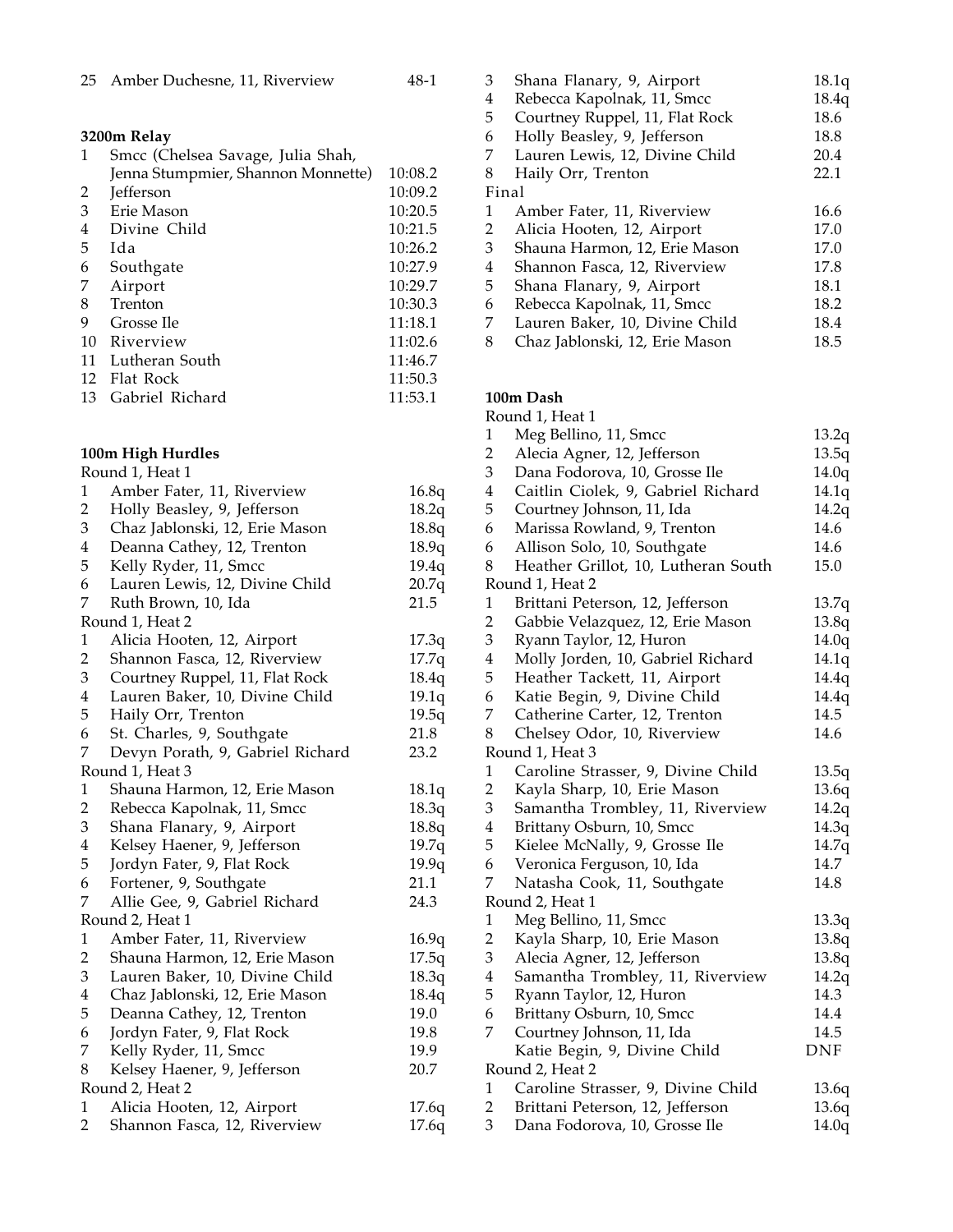| 4                           | Gabbie Velazquez, 12, Erie Mason        | 14.1q  |                |                         | 400m Relay  |
|-----------------------------|-----------------------------------------|--------|----------------|-------------------------|-------------|
| 5                           | Caitlin Ciolek, 9, Gabriel Richard      | 14.3   |                | 1                       | Jefferson   |
| 6                           | Molly Jorden, 10, Gabriel Richard       | 14.4   |                |                         | Kim Hal     |
| 7                           | Heather Tackett, 11, Airport            | 14.5   |                | $\overline{c}$          | Airport     |
| 8                           | Kielee McNally, 9, Grosse Ile           | 14.8   |                | 3                       | Erie Mas    |
| Final                       |                                         |        |                | 4                       | Rivervie    |
| $\mathbf{1}$                | Meg Bellino, 11, Smcc                   | 12.7   |                | 5                       | <b>Smcc</b> |
| $\overline{c}$              | Brittani Peterson, 12, Jefferson        | 13.4   |                | 6                       | Divine (    |
| 3                           | Caroline Strasser, 9, Divine Child      | 13.6   |                | 7                       | Southgat    |
| $\overline{\mathbf{4}}$     | Kayla Sharp, 10, Erie Mason             | 13.6   |                | 8                       | Trenton     |
| 5                           | Dana Fodorova, 10, Grosse Ile           | 13.9   |                | 8                       | Gabriel 1   |
| 6                           | Alecia Agner, 12, Jefferson             | 13.9   |                | 10                      | Grosse Il   |
| 7                           | Samantha Trombley, 11, Riverview        | 14.2   |                | 11                      | Ida         |
| $\,8\,$                     | Gabbie Velazquez, 12, Erie Mason        | 14.4   |                |                         |             |
|                             |                                         |        |                |                         | 400m Dash   |
|                             | 800m Relay                              |        |                | 1                       | Meg Bell    |
| 1                           | Jefferson (Alecia Agner, Teri Williams, |        |                |                         |             |
|                             | Kim Haliburda, Brittani Peterson)       | 1:55.0 | H <sub>2</sub> | 2                       | Teri Will   |
| 2                           | Airport                                 | 1:56.6 | H <sub>2</sub> | 3                       | Lauren B    |
| $\ensuremath{\mathfrak{Z}}$ | Erie Mason                              | 1:56.7 | H <sub>2</sub> | 4                       | Sarah Mi    |
| $\overline{\mathbf{4}}$     | Southgate                               | 2:00.1 | H <sub>2</sub> | 5                       | Kathlyn     |
| 5                           | Grosse Ile                              | 2:00.4 | H <sub>2</sub> | 5                       | Rachel La   |
| 6                           | Gabriel Richard                         | 2:01.2 | H1             | 7                       | Jennifer l  |
| 7                           | Trenton                                 | 2:01.9 | H <sub>2</sub> | 8                       | Maxine V    |
| 8                           | Divine Child                            | 2:02.1 | H <sub>2</sub> | 8                       | Jaclyn Sa   |
| 9                           | Riverview                               | 2:02.6 | H1             | 10                      | Mary Co     |
| 10                          | Flat Rock                               | 2:06.5 | H1             | 11                      | Jennifer 1  |
|                             | Smcc                                    | DQ     | H <sub>2</sub> | 12                      | Caroline    |
|                             |                                         |        |                | 13                      | Kathleen    |
|                             |                                         |        |                | 14                      | Allsion S   |
|                             | <b>1600m Run</b>                        |        |                | 15                      | Katie Th    |
| 1                           | Erica Crane, 10, Divine Child           | 5:27.2 | H <sub>2</sub> | 16                      | Rebecca     |
| $\overline{2}$              | Andrea Hoffman, 12, Jefferson           | 5:28.5 | H <sub>2</sub> | 17                      | Alex Chr    |
| $\mathfrak{Z}$              |                                         | 5:32.1 | H <sub>2</sub> | 18                      | Nicole O    |
| $\overline{\mathbf{4}}$     | Marge Gruber, 12, Ida                   |        | H <sub>2</sub> | 19                      |             |
| 5                           | Kayla Gagnon, 10, Riverview             | 5:33.5 | H <sub>2</sub> |                         | Katie Scl   |
|                             | Rachel Iaquaniello, 11, Divine Child    | 5:35.7 | H <sub>2</sub> | 20                      | Nicole St   |
| 6                           | Chelsea Savage, 12, Smcc                | 5:35.9 |                | 21                      | Elizabeth   |
| 7                           | Rachel Baron, 12, Jefferson             | 5:38.5 | H <sub>2</sub> | 22                      | Elizabeth   |
| 8                           | Megan Peer, 10, Southgate               | 5:40.0 | H <sub>2</sub> | 23                      | Alex Pler   |
| 9                           | Jackie McEnhill, 11, Airport            | 5:44.2 | H <sub>2</sub> | 24                      | Marisa A    |
| 10                          | Richelle Gray, 11, Southgate            | 5:46.2 | H <sub>2</sub> | 25                      | Heather     |
| 11                          | Winonah Krug, 10, Lutheran South        | 5:48.3 | H <sub>2</sub> | 26                      | Lindsey I   |
| 12                          | Kaylin Belair, 11, Erie Mason           | 5:51.0 | H <sub>2</sub> |                         |             |
| 13                          | Holly Payne, 11, Trenton                | 5:51.2 | H <sub>2</sub> |                         |             |
| 14                          | Megan Blaszak, 11, Grosse Ile           | 5:51.9 | H <sub>2</sub> |                         | 300m Low Hu |
| 15                          | Sydney Yoscovits, 11, Trenton           | 5:54.2 | H <sub>2</sub> | $\mathbf{1}$            | Kelsey B    |
| 16                          | Lauren Hill, 12, Flat Rock              | 5:55.2 | H <sub>2</sub> | $\overline{2}$          | Shannon     |
| 17                          | Emily Wonser, 11, Erie Mason            | 5:57.7 | H <sub>2</sub> | 3                       | Holly Be    |
| 18                          | Emily DeSana, 12, Smcc                  | 6:04.1 | H <sub>2</sub> | $\overline{\mathbf{4}}$ | Emily He    |
| 19                          | Shannon Dusute, 10, Grosse Ile          | 6:19.5 | H <sub>2</sub> | 5                       | Amanda      |
| 20                          | Elizabeth Barrios, 12, Riverview        | 6:29.1 | H1             | 6                       | Kathy St    |
| 21                          | Danielle Shephard, 10, Airport          | 6:29.7 | H1             | 7                       | Lauren E    |
| 22                          | Megan Geierman, 9, Gabriel Richard      | 6:39.9 | H1             | 8                       | Chelsea     |
| 23                          | Kayla Zink, 12, Lutheran South          | 7:13.0 | H1             | 9                       | Courtney    |
| 24                          | Lizhong Cao, 12, Huron                  | 8:02.0 | H1             | 10                      | Megan N     |
|                             |                                         |        |                |                         |             |

| 1  | Jefferson (Alecia Agner, Alyssa Jervis, |         |                |
|----|-----------------------------------------|---------|----------------|
|    | Kim Haliburda, Brittani Peterson)       | 55.10   | H <sub>2</sub> |
| 2  | Airport                                 | 55.20   | H <sub>2</sub> |
| 3  | Erie Mason                              | 55.21   | H <sub>2</sub> |
| 4  | Riverview                               | 55.30   | H <sub>2</sub> |
| 5  | <b>Smcc</b>                             | 56.30   | H <sub>2</sub> |
| 6  | Divine Child                            | 56.90   | H <sub>2</sub> |
| 7  | Southgate                               | 57.00   | H <sub>2</sub> |
| 8  | Trenton                                 | 57.2 H1 |                |
| 8  | Gabriel Richard                         | 57.2    | - H1           |
| 10 | Grosse Ile                              | 58.1    | H1             |
| 11 | Ida                                     | 58.50   | H <sub>2</sub> |
|    |                                         |         |                |

|  | 1 Meg Bellino, 11, Smcc             | 59.20 H4 |  |
|--|-------------------------------------|----------|--|
|  | I2 2 - Teri Williams, 12 Jefferson. | 63.70 H4 |  |

| tani i eterson). | 1.00.0                | $\sqrt{112}$   | $\sim$         | ICII WILLIAMS, IZ, JEHEISUH          | 00.ZV | 1 1 T          |
|------------------|-----------------------|----------------|----------------|--------------------------------------|-------|----------------|
|                  | 1:56.6 H2 3           |                |                | Lauren Brown, 9, Grosse Ile          |       | H4             |
|                  | 1:56.7 H <sub>2</sub> |                | $\overline{4}$ | Sarah Mills, 12, Jefferson           | 65.00 | H4             |
|                  | 2:00.1                | H <sub>2</sub> | 5              | Kathlyn Mooradian, 10, Divine Child  | 66.60 | H4             |
|                  | 2:00.4 H <sub>2</sub> |                | 5              | Rachel LaDuc, 10, Trenton            | 66.60 | H <sub>3</sub> |
|                  | 2:01.2 H1             |                | 7              | Jennifer Dedo, 11, Gabriel Richard   | 66.90 | H <sub>4</sub> |
|                  | 2:01.9 H <sub>2</sub> |                | 8              | Maxine Wykle, 10, Trenton            | 67.50 | H <sub>4</sub> |
|                  | 2:02.1                | H <sub>2</sub> | 8              | Jaclyn Sawasky, 9, Ida               | 67.50 | H <sub>3</sub> |
|                  | 2:02.6                | H1             | 10             | Mary Cooper, 11, Gabriel Richard     | 67.90 | H <sub>2</sub> |
|                  | 2:06.5                | H1             | 11             | Jennifer Liedel, 9, Airport          | 68.00 | H <sub>3</sub> |
|                  | DQ                    | H <sub>2</sub> | 12             | Caroline Strasser, 9, Divine Child   | 68.20 | H <sub>4</sub> |
|                  |                       |                | 13             | Kathleen Phillips, 11, Riverview     | 68.90 | H <sub>3</sub> |
|                  |                       |                | 14             | Allsion Smith, 10, Ida               | 69.50 | H <sub>2</sub> |
|                  |                       |                | 15             | Katie Thiesen, 11, Flat Rock         | 70.10 | H <sub>2</sub> |
| ine Child        | 5:27.2                | H <sub>2</sub> |                | 16 Rebecca Kardel, 11, Riverview     | 70.50 | H <sub>3</sub> |
| Jefferson        | 5:28.5                | H <sub>2</sub> | 17             | Alex Chrzan, 10, Smcc                | 70.60 | H <sub>2</sub> |
| а                | 5:32.1                | H <sub>2</sub> | 18             | Nicole Olson, 11, Airport            | 70.70 | H <sub>3</sub> |
| iverview!        | 5:33.5                | H <sub>2</sub> | 19             | Katie Schultz, 10, Southgate         | 70.90 | H <sub>3</sub> |
| 11, Divine Child | 5:35.7 H2             |                | 20             | Nicole Sulier, 12, Erie Mason        | 71.90 | H <sub>2</sub> |
| Smcc             | 5:35.9 H2             |                | 21             | Elizabeth Balogh, 9, Southgate       | 73.10 | H <sub>2</sub> |
| ferson           | 5:38.5                | H <sub>2</sub> |                | 22 Elizabeth Ayers, 11, Erie Mason   | 73.70 | H <sub>2</sub> |
| thgate           | 5:40.0                | H <sub>2</sub> | 23             | Alex Plemmons, 9, Grosse Ile         | 76.40 | H1             |
| Airport          | 5:44.2                | H <sub>2</sub> | 24             | Marisa Anderson, 10, Lutheran South  | 77.30 | H1             |
| outhgate         | 5:46.2 H <sub>2</sub> |                | 25             | Heather Grillot, 10, Lutheran South  | 85.00 | H1             |
| utheran South.   | 5:48.3 H <sub>2</sub> |                | 26             | 86.80<br>Lindsey Drewyour, 10, Huron |       | H1             |
| ie Mason         | 5:51.0                | H <sub>2</sub> |                |                                      |       |                |
| nton             | 5:51.2                | H <sub>2</sub> |                |                                      |       |                |
| Grosse Ile       | 5:51.9                | H2             |                | 300m Low Hurdles                     |       |                |
| , Trenton        | 5:54.2                | H <sub>2</sub> | $\mathbf{1}$   | Kelsey Bartoloni, 12, Southgate      | 49.30 | H <sub>3</sub> |
| Rock             | 5:55.2                | H <sub>2</sub> | 2              | Shannon Fasca, 12, Riverview         | 50.10 | H <sub>3</sub> |
| ie Mason         | 5:57.7                | H <sub>2</sub> | 3              | Holly Beasley, 9, Jefferson          | 51.80 | H <sub>3</sub> |
| ncc              | 6:04.1                | H <sub>2</sub> | $\overline{4}$ | Emily Hempel, 10, Erie Mason         | 52.60 | H <sub>3</sub> |
| Grosse Ile       | 6:19.5                | H <sub>2</sub> | 5              | Amanda Polly, 9, Divine Child        | 53.10 | H <sub>3</sub> |
| 2, Riverview     | 6:29.1                | H1             | 6              | Kathy Stewart, 10, Airport           | 53.30 | H <sub>3</sub> |
| 10, Airport      | 6:29.7                | H1             | 7              | Lauren Baker, 10, Divine Child       | 53.70 | H <sub>3</sub> |
| Gabriel Richard  | 6:39.9                | H1             | $\,8\,$        | Chelsea Culter, 11, Airport          | 53.80 | H <sub>3</sub> |
| ieran South      | 7:13.0                | H1             | 9              | Courtney Ruppel, 11, Flat Rock       | 54.70 | H <sub>2</sub> |
| on:              | 8:02.0                | H1             | 10             | Megan Niemi, 12, Trenton             | 55.00 | H <sub>2</sub> |
|                  |                       |                | 11             | Courtney Duvall, 10, Jefferson       | 56.20 | H <sub>2</sub> |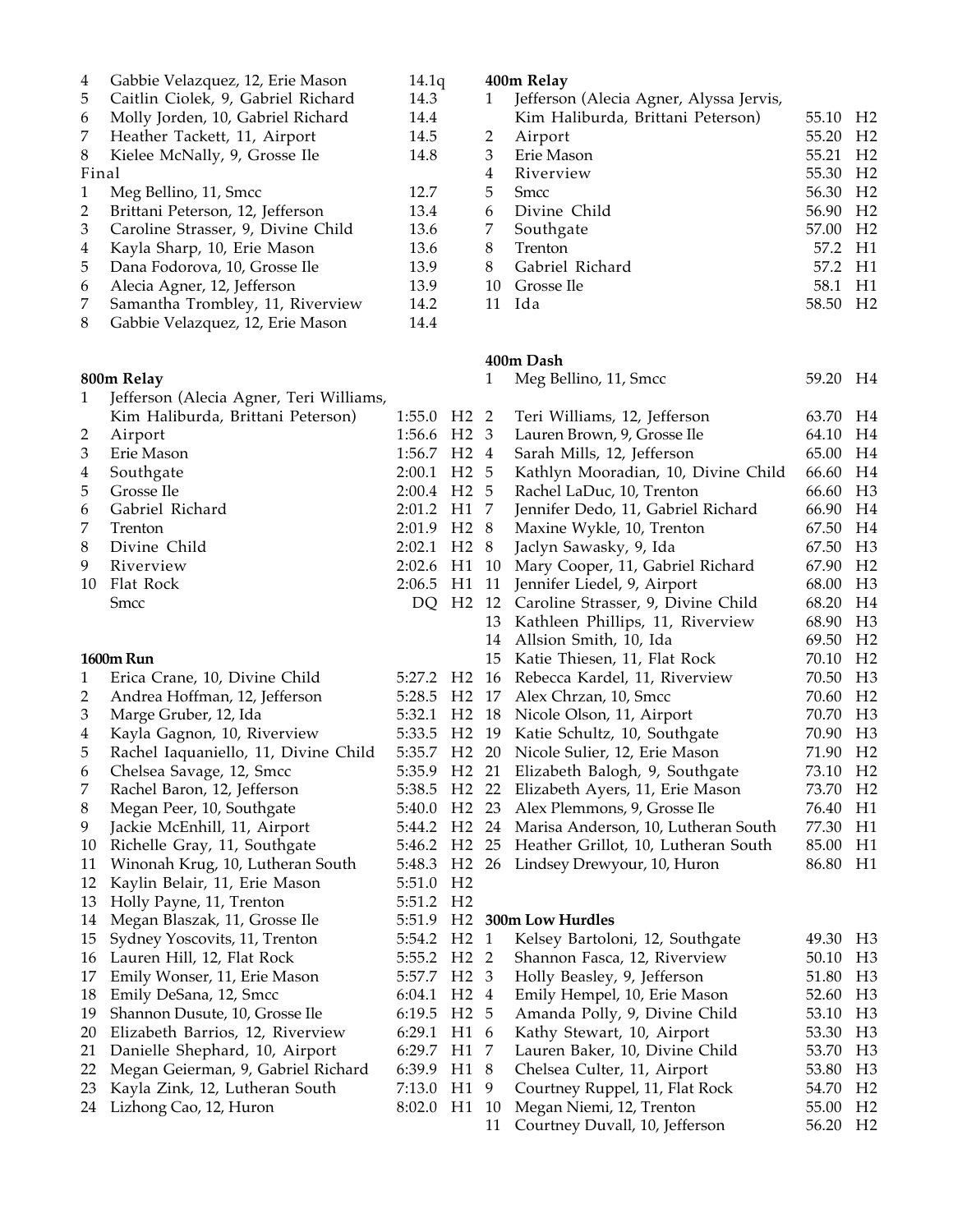| 12           | Rebecca Kapolnak, 11, Smcc           | 57.30      | H2 6                 |                                 | Alexandra Lenhart, 11, Divine Child | 30.9  |
|--------------|--------------------------------------|------------|----------------------|---------------------------------|-------------------------------------|-------|
| 13           | Christie Chaput, 10, Trenton         | 57.40      | H1                   | - 7<br>Shelby Warren, 11, Huron |                                     | 32.0  |
| 14           | Chaz Jablonski, 12, Erie Mason       | 58.10      |                      | H <sub>2</sub> Round 1, Heat 4  |                                     |       |
| 15           | Jordyn Fater, 9, Flat Rock           | 58.80      | H <sub>2</sub>       | $\overline{1}$                  | Caroline Strasser, 9, Divine Child  | 27.7q |
| 16           | Mackenzie Fortener, 9, Southgate     | 58.81      | H <sub>2</sub> 2     |                                 | Gabbie Velazquez, 12, Erie Mason    | 29.0q |
| 17           | Amy Wagel, 10, Grosse Ile            | 59.50      | H1                   | $\overline{3}$                  | Samantha Trombley, 11, Riverview    | 29.4q |
| 18           | Elizabeth Young, 11, Smcc            | 60.90      | H1                   | $\overline{4}$                  | Natalie Abraham, 9, Trenton         | 29.6q |
| 19           | Avery Lewis, 9, Grosse Ile           | 62.90      | H1                   | - 5                             | Megan Cooper, 9, Gabriel Richard    | 30.0  |
| 20           | Devyn Porath, 9, Gabriel Richard     | 64.90      | H1                   | 6                               | Ryann Taylor, 12, Huron             | 30.3  |
| 21           | Allie Gee, 9, Gabriel Richard        | 65.00      |                      |                                 | H1 Round 2, Heat 1                  |       |
|              |                                      |            |                      | 1                               | Meg Bellino, 11, Smcc               | 26.8q |
|              |                                      |            |                      | 2                               | Kelsey Bartoloni, 12, Southgate     | 27.5q |
|              | 800m Run                             |            |                      | 3                               | Amber Fater, 11, Riverview          | 28.4q |
| $\mathbf{1}$ | Erica Crane, 10, Divine Child        | 2:29.80    | H2                   | $\overline{4}$                  | Kayla Sharp, 10, Erie Mason         | 28.5q |
| 2            | Rachel Baron, 12, Jefferson          | 2:31.30    | H <sub>2</sub> 5     |                                 | Gabbie Velazquez, 12, Erie Mason    | 28.9  |
| 3            | Winonah Krug, 10, Lutheran South     | 2:33.90    | H <sub>2</sub> 6     |                                 | Jessica Becker, 9, Trenton          | 29.5  |
| 4            | Andrea Hoffman, 12, Jefferson        | 2:35.00    | H <sub>2</sub> 7     |                                 | Samantha Trombley, 11, Riverview    | 29.6  |
| 5            | Megan Peer, 10, Southgate            | 2:35.40    | H <sub>2</sub> 8     |                                 | Allsion Smith, 10, Ida              | 29.7  |
| 6            | Jenna Stumpmier, 10, Smcc            | 2:35.90    | H <sub>2</sub> 9     |                                 | Heather Grillot, 10, Lutheran South | 31.6  |
| 7            | Kaylin Belair, 11, Erie Mason        | 2:36.50    |                      |                                 | H <sub>2</sub> Round 2, Heat 2      |       |
| $\,8\,$      | Shannon Monnette, 12, Smcc           | 2:41.10    | H2 <sub>1</sub>      |                                 | Caroline Strasser, 9, Divine Child  | 28.0q |
| 9            | Marge Gruber, 12, Ida                | 2:42.20    | H2 <sub>2</sub>      |                                 | Brittani Peterson, 12, Jefferson    | 28.1q |
| 10           | Mary Cooper, 11, Gabriel Richard     | 2:42.30    | H1 <sub>3</sub>      |                                 | Teri Williams, 12, Jefferson        | 28.5q |
| 11           | Saige Stump, 9, Airport              | 2:42.70    | H1 4                 |                                 | Katelyn Bullard, 12, Airport        | 28.9q |
| 12           | Mariah Whipple, 9, Erie Mason        | 2:43.00    | H <sub>2</sub> 5     |                                 | Nicole Urdahl, 9, Airport           | 29.1  |
| 13           | Richelle Gray, 11, Southgate         | 2:43.50    | H <sub>2</sub> 6     |                                 | Natalie Abraham, 9, Trenton         | 29.7  |
| 14           | Rachel Iaquaniello, 11, Divine Child | 2:44.80    | H <sub>2</sub> 7     |                                 | Brittany Osburn, 10, Smcc           | 29.9  |
| 15           | Jessica Surcek, 10, Riverview        | 2:47.00    | H <sub>2</sub> Final |                                 |                                     |       |
| 16           | Natalie Dumais, 9, Trenton           | 2:47.80    | H2 <sub>1</sub>      |                                 | Meg Bellino, 11, Smcc               | 25.90 |
| 17           | Sydney Yoscovits, 11, Trenton        | 2:53.60    | H <sub>2</sub>       |                                 |                                     |       |
| 18           | Jennifer Fickel, 11, Ida             | 2:56.20    | H1 2                 |                                 | Kelsey Bartoloni, 12, Southgate     | 27.40 |
| 19           | Michelle Logothetis, 9, Grosse Ile   | 2:59.70    | H1 <sub>3</sub>      |                                 | Brittani Peterson, 12, Jefferson    | 28.10 |
| 20           | Melanie Vargo, 12, Gabriel Richard   | 3:08.90    | H1 4                 |                                 | Caroline Strasser, 9, Divine Child  | 28.20 |
| 21           | Carolyn Milz, 11, Lutheran South     | 3:16.80    | H1 5                 |                                 | Teri Williams, 12, Jefferson        | 28.40 |
|              | 22 Farrah Julin, 10, Grosse Ile      | 3:43.40    | H1 6                 |                                 | Amber Fater, 11, Riverview          | 29.10 |
|              | Whitney Simon, 12, Grosse Ile        | <b>DNF</b> | H1 7                 |                                 | Kayla Sharp, 10, Erie Mason         | 29.40 |
|              |                                      |            |                      | 8                               | Katelyn Bullard, 12, Airport        | 30.00 |

#### **200m Dash**

|                 | Round 1, Heat 1                     |       |  |  |
|-----------------|-------------------------------------|-------|--|--|
| 1               | Meg Bellino, 11, Smcc               | 27.6q |  |  |
| 2               | Amber Fater, 11, Riverview          | 28.4q |  |  |
| $\overline{2}$  | Nicole Urdahl, 9, Airport           | 28.4q |  |  |
| 4               | Kayla Sharp, 10, Erie Mason         | 28.5q |  |  |
| 5               | Tylar Greer-Travis, 9, Southgate    | 30.4  |  |  |
| 6               | Megan Pilkington, 9, Grosse Ile     | 34.2  |  |  |
|                 | Round 1, Heat 2                     |       |  |  |
| 1               | Teri Williams, 12, Jefferson        | 28.7q |  |  |
| $\overline{2}$  | Brittany Osburn, 10, Smcc           | 29.2q |  |  |
| 3               | Allsion Smith, 10, Ida              | 30.6q |  |  |
| 4               | Heather Grillot, 10, Lutheran South | 31.6q |  |  |
| Round 1, Heat 3 |                                     |       |  |  |
| 1               | Kelsey Bartoloni, 12, Southgate     | 28.7q |  |  |
| $\overline{2}$  | Brittani Peterson, 12, Jefferson    | 28.9q |  |  |
| 3               | Jessica Becker, 9, Trenton          | 29.5q |  |  |
| 4               | Katelyn Bullard, 12, Airport        | 29.6q |  |  |
| 5               | Sarah Malone, 11, Grosse Ile        | 30.2  |  |  |
|                 |                                     |       |  |  |

### **3200m Run**

| 1  | Andrea Hoffman, 12, Jefferson        | 11:41.9 |
|----|--------------------------------------|---------|
| 2  | Kayla Gagnon, 10, Riverview          | 12:02.6 |
| 3  | Jaimie Sawasky, 12, Ida              | 12:07.7 |
| 4  | Erica Crane, 10, Divine Child        | 12:25.0 |
| 5  | Megan Blaszak, 11, Grosse Ile        | 12:29.2 |
| 6  | Megan Peer, 10, Southgate            | 12:29.5 |
| 7  | Rachel Iaquaniello, 11, Divine Child | 12:32.0 |
| 8  | Richelle Gray, 11, Southgate         | 12:37.4 |
| 9  | Sarena Anderson, 10, Ida             | 12:44.1 |
| 10 | Holly Payne, 11, Trenton             | 12:48.5 |
| 11 | Colleen Grassley, 9, Smcc            | 12:53.6 |
| 12 | Juliana Prine, 12, Jefferson         | 12:56.0 |
| 13 | Meagan Sawasky, 9, Erie Mason        | 13:03.7 |
| 14 | Emily DeSana, 12, Smcc               | 13:05.1 |
| 15 | Natalie Dumais, 9, Trenton           | 13:08.2 |
| 16 | Shannon Dusute, 10, Grosse Ile       | 13:29.9 |
| 17 | Ashley Slamiar, 12, Lutheran South   | 13:34.5 |
|    |                                      |         |